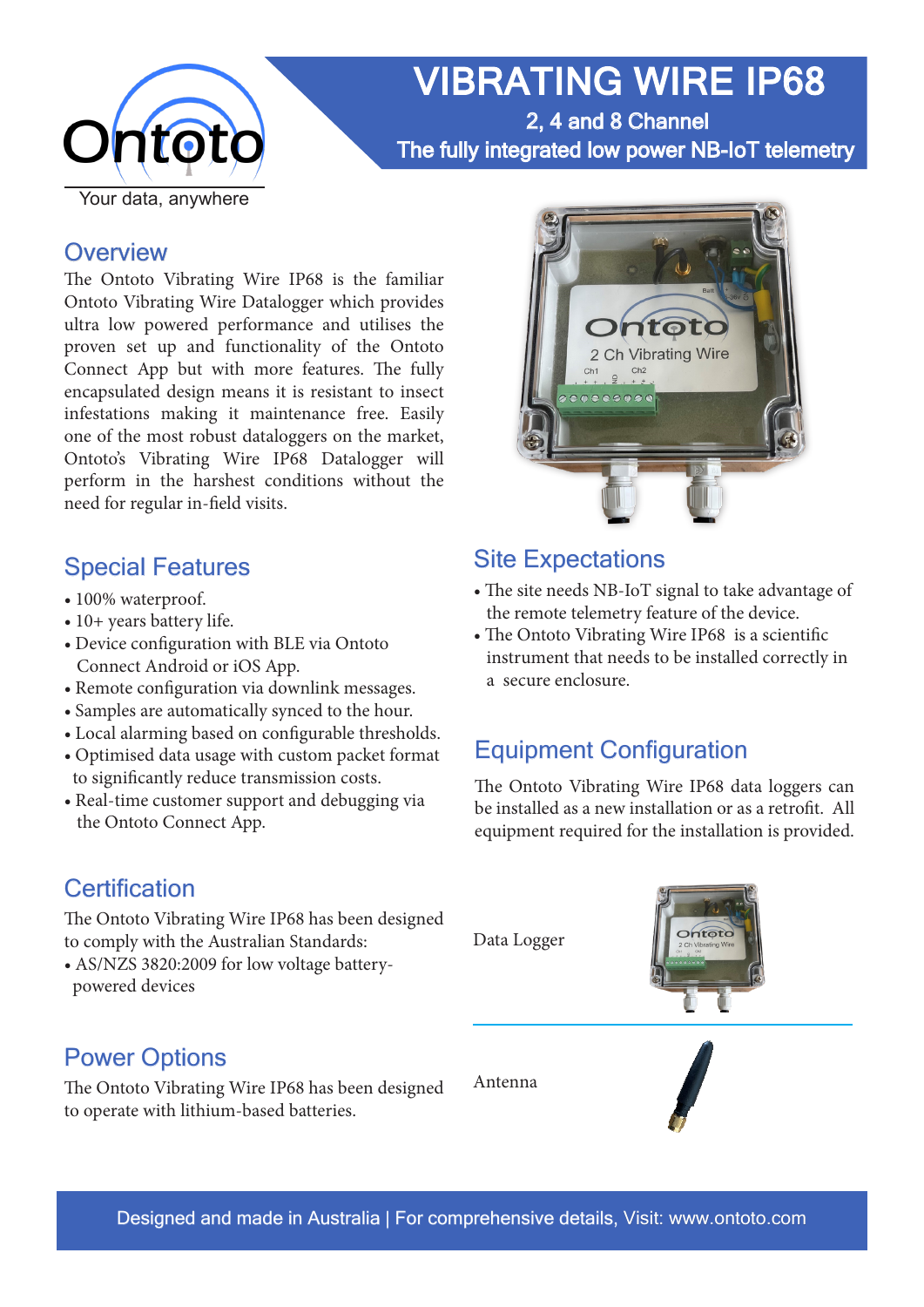# Technical Specifications

| <b>Power Sources</b>               | • 3×3.6 V D-cell lithium battery pack                                                                                                                                             |  |  |
|------------------------------------|-----------------------------------------------------------------------------------------------------------------------------------------------------------------------------------|--|--|
| Battery                            | • Voltage: 3.6 V<br>• Capacity: 3 x 14000mAh<br>• Temperature range: - $55^{\circ}$ C to +80 $^{\circ}$ C<br>• Long shelf life: less than 1% self-discharge rate at 25°C per year |  |  |
| Battery life*                      | $\bullet$ 10+ years<br>*sampling 8 channels every 4 hours, transmitting once a day                                                                                                |  |  |
| <b>Excitation voltage</b>          | $\cdot$ 5-12 V                                                                                                                                                                    |  |  |
| Transmission                       | • LTE Cat NB2                                                                                                                                                                     |  |  |
| Network communication<br>protocols | $\bullet$ MQTT<br>$\bullet$ CoAP                                                                                                                                                  |  |  |
| Memory                             | • 128 MB NAND flash memory, up to 8 million samples of local storage                                                                                                              |  |  |
| Bluetooth                          | $\bullet$ BLE 4.2                                                                                                                                                                 |  |  |
| Clock accuracy                     | • +/- 2 seconds per day, automatically resynced on a transmission                                                                                                                 |  |  |
| Operating temperature              | $\bullet$ -40°C to +80°C                                                                                                                                                          |  |  |
| <b>Dimensions</b>                  | • 8 channels: 156 x 156 x 90 mm<br>• 2 and 4 channels: 116 x 116 x 90 mm                                                                                                          |  |  |
| Weight                             | • 8 channels: 1350 grams<br>• 2 and 4 channels: 880 grams                                                                                                                         |  |  |
| Environmental                      | $\cdot$ IP68                                                                                                                                                                      |  |  |

# Vibrating Wire Specifications

| Parameter                  | Value              | Unit            | Resolution |  |
|----------------------------|--------------------|-----------------|------------|--|
| <b>VW Reading</b>          |                    |                 |            |  |
| Frequency range            | 400 to 6000        | Hz min/max      | $0.1$ Hz   |  |
| Reading accuracy           | 0.013%             | Hz              |            |  |
| <b>Temperature Reading</b> |                    |                 |            |  |
| Sensor type                | NTC <sub>3</sub> K |                 |            |  |
| Reading accuracy           | $\pm 0.2$          | $\rm ^{\circ}C$ | $0.1$ °C   |  |